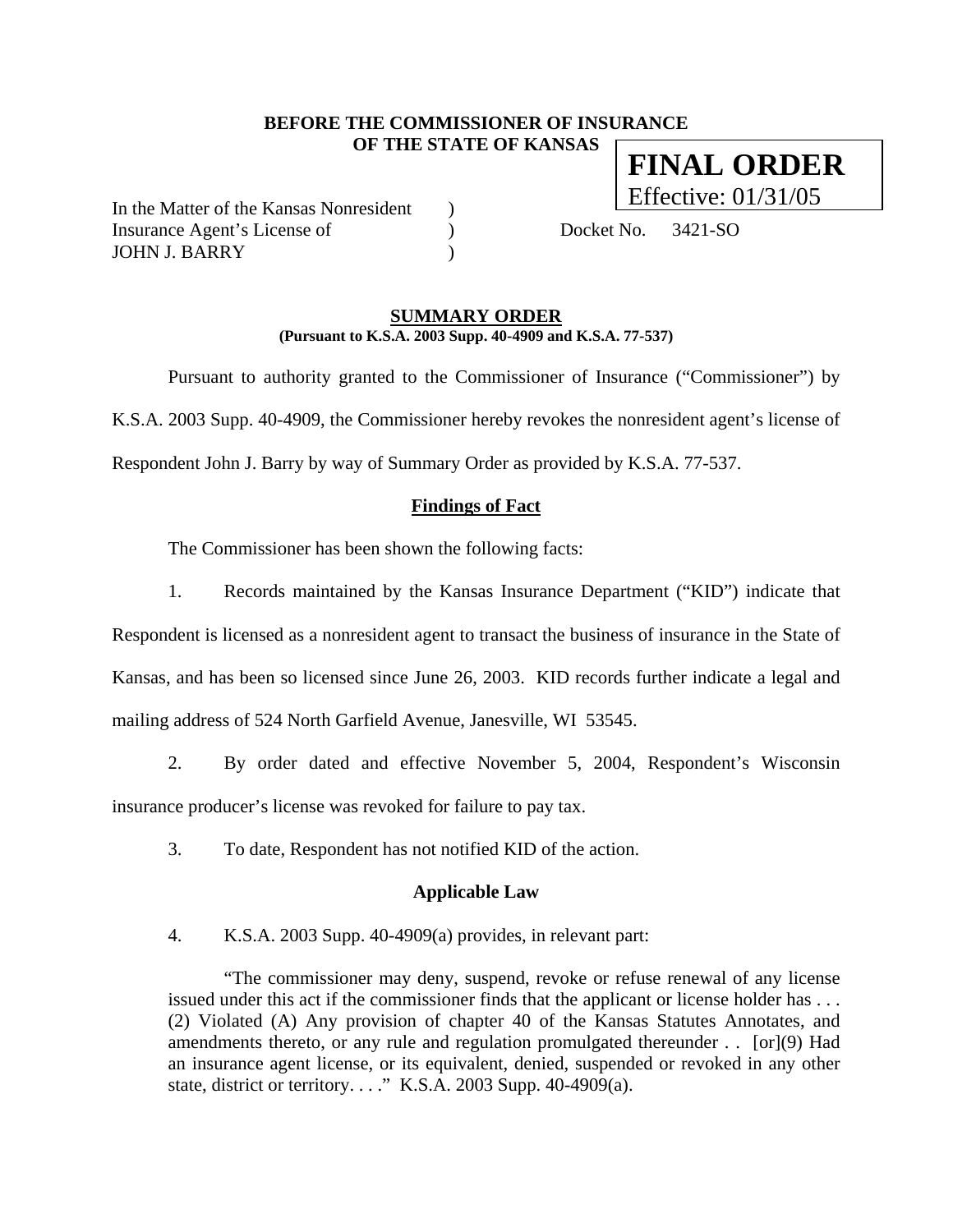5. Administrative regulations require that a person licensed in this state as an insurance agent shall, within 30 days of the occurrence, report enumerated events to the Commissioner. Among these events is disciplinary action against the agent's license by the insurance regulatory official of any other state or territory. K.A.R. § 40-7-9.

6. K.S.A. 2003 Supp. 40-4906 and 4908 provide for issuance of a nonresident agent's license in reliance upon the agent's valid license in the agent's home state.

7. The Commissioner may revoke any license issued under the Insurance Agents Licensing Act if the Commissioner finds that the insurable interests of the public are not properly served under such license. K.S.A. 2003 Supp. 40-4909(b).

#### **Conclusions of Law**

8. The Commissioner has jurisdiction over Respondent as well as the subject matter of this proceeding, and such proceeding is held in the public interest.

9. The Commissioner concludes that Respondent's Kansas license may be revoked solely because Respondent has had an agent's license or its equivalent revoked in another state.

10. The Commissioner concludes, in addition, that Respondent's Kansas license may be revoked because it is based on reciprocity, and Respondent's license in his home state of Wisconsin has been revoked.

11. The Commissioner also concludes that Respondent's license may be revoked because Respondent has violated the regulation requiring an agent to report a disciplinary action taken by another regulatory authority against a professional license.

12. Accordingly, the Commissioner concludes that sufficient grounds exist for the revocation of the insurance agent's license of John J. Barry pursuant to K.S.A. 2003 Supp. 40- 4909(a).

2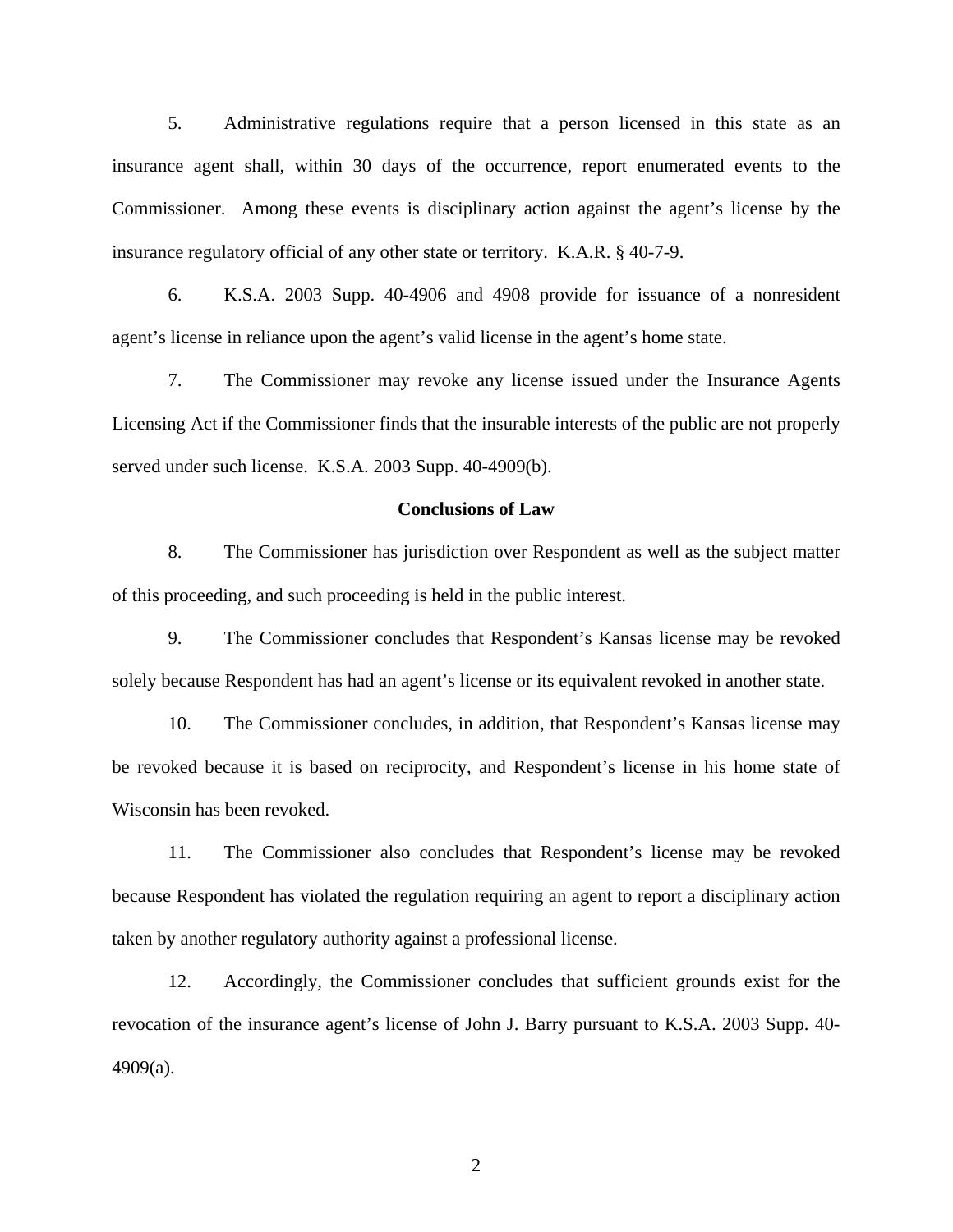13. In addition, the Commissioner finds that the insurance agent's license of John J. Barry should be revoked without delay for the protection of the insurable interests of the public pursuant to K.S.A. 2003 Supp. 40-4909(b).

14. Based on the facts and circumstances set forth herein, it appears that the use of summary proceedings in this matter is appropriate, in accordance with the provisions set forth in K.S.A. 77-537(a), in that the use of summary proceedings does not violate any provision of the law and the protection of the public interest does not require the KID to give notice and opportunity to participate to persons other than John J. Barry.

**IT IS THEREFORE ORDERED BY THE COMMISSIONER OF INSURANCE THAT** the Kansas nonresident insurance agent's license of John J. Barry is hereby **REVOKED**. It is further ordered that John J. Barry shall **CEASE AND DESIST** from engaging in the business of insurance in the state of Kansas.

 **IT IS SO ORDERED THIS \_12th\_ DAY OF JANUARY 2005, IN THE CITY OF TOPEKA, COUNTY OF SHAWNEE, STATE OF KANSAS.** 



 $\angle$ s/ Sandy Praeger $\angle$ Sandy Praeger Commissioner of Insurance

 $\angle$ s/ John W. Campbell John W. Campbell General Counsel

**NOTICE: In the event the Petitioner files a petition for judicial review, the agency officer designated pursuant to K.S.A. 77-613(e) to receive service of a petition for judicial review on behalf of the KID is John W. Campbell, General Counsel, Kansas Insurance Department, 420 S.W. 9th St., Topeka, KS 66612-1678.**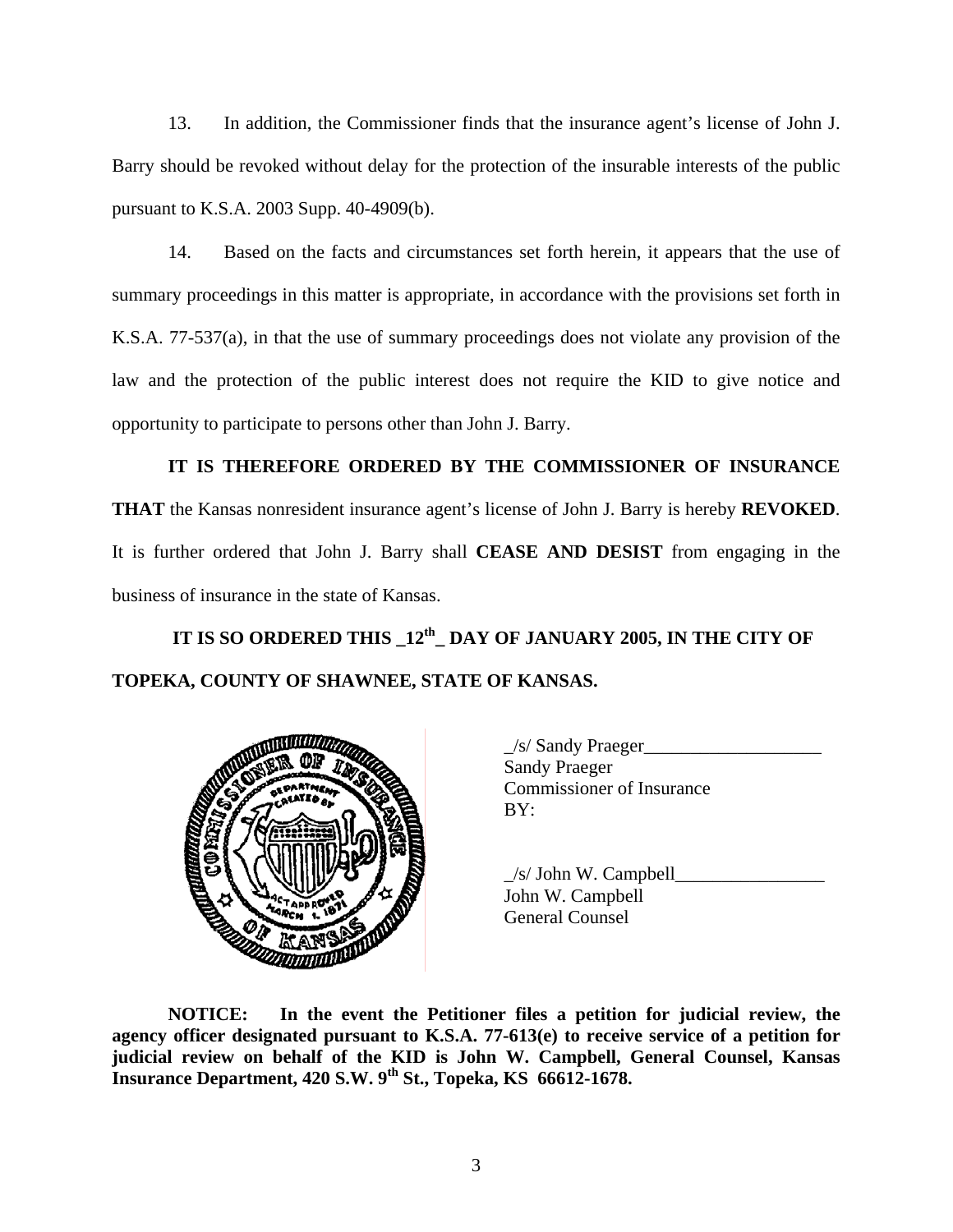# **Certificate of Service**

 The undersigned hereby certifies that she served a true and correct copy of the above and foregoing **Notice** and **Summary Order** on this \_12th\_ day of January 2005, by causing the same to be deposited in the United States Mail, first class postage prepaid, addressed to the following:

 John J. Barry 524 N. Garfield Ave. Janesville, WI 53545

> \_/s/ Brenda J. Clary\_\_\_\_\_\_\_\_\_\_\_\_\_\_\_\_\_\_\_\_ Brenda J. Clary